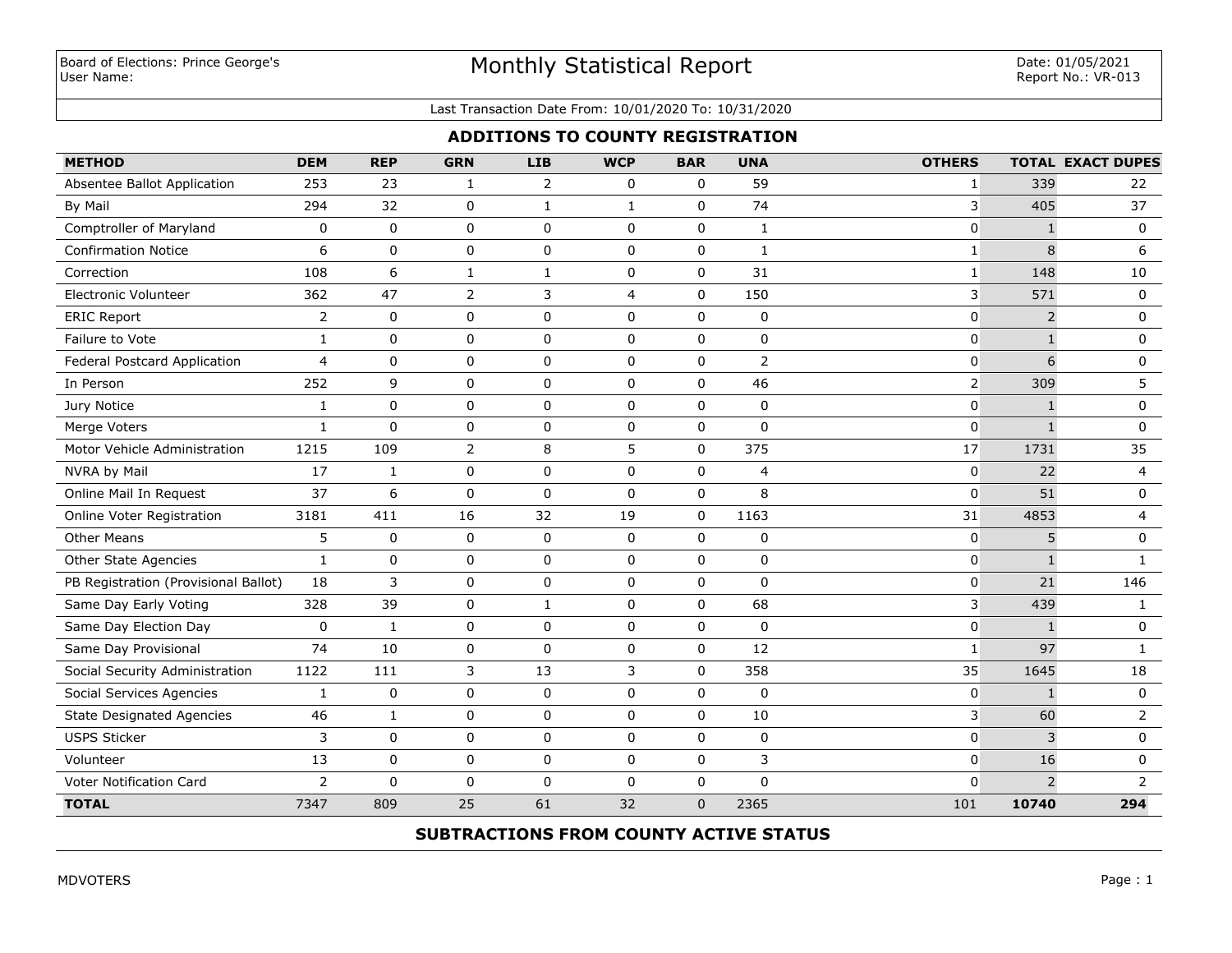Board of Elections: Prince George's User Name:

# Monthly Statistical Report

Date: 01/05/2021 Report No.: VR-013

|                                    |                |             |            |          | Last Transaction Date From: 10/01/2020 To: 10/31/2020 |              |                |               |              |
|------------------------------------|----------------|-------------|------------|----------|-------------------------------------------------------|--------------|----------------|---------------|--------------|
| <b>REASON</b>                      | <b>DEM</b>     | <b>REP</b>  | <b>GRN</b> | LIB      | <b>WCP</b>                                            | <b>BAR</b>   | <b>UNA</b>     | <b>OTHERS</b> | <b>TOTAL</b> |
| <b>Confirmation Mail Process</b>   | 4              | 0           | 0          | 0        | $\mathbf 0$                                           | 0            | $\Omega$       | 0             |              |
| Criminal Conviction/Infamous Crime | 10             | 1           | 0          | 0        | $\mathbf{0}$                                          | 0            | 4              | 0             | 15           |
| Death Notice                       | 598            | 51          | 0          | 0        | $\mathbf 0$                                           | 0            | 58             | 14            | 721          |
| Death Notices Other than DHMH      | $\overline{7}$ | $\mathbf 0$ | 0          | 0        | $\mathbf{0}$                                          | 0            |                |               | 9            |
| Duplicate                          | 3              | 0           | 0          | 0        | $\mathbf{0}$                                          | 0            | 0              | 0             | 3            |
| ID Not Verified                    | 3              | $\mathbf 0$ | 0          | 0        | $\mathbf{0}$                                          | 0            | $\overline{2}$ | 0             | 5            |
| Incomplete Application             | 4              | 0           | 0          | 0        | $\mathbf 0$                                           | 0            |                | 0             |              |
| Moved Out of State                 | 109            | 30          | 0          | 2        | $\mathbf{0}$                                          | $\mathbf{0}$ | 24             | 2             | 167          |
| Non-Citizen                        | 0              |             | 0          | 0        | $\mathbf 0$                                           | 0            | 0              | 0             |              |
| Not Eligible                       | 0              | 0           | 0          | 0        | 0                                                     | 0            | $\overline{ }$ | 0             |              |
| Underage/Show Id                   |                | 0           | 0          | 0        | $\mathbf 0$                                           | 0            | 0              | 0             |              |
| Voter Request                      |                | 0           | 0          | 0        | $\mathbf{0}$                                          | $\mathbf{0}$ | $\mathbf{0}$   | 0             |              |
| Duplicate/Merged                   | 10             | 0           | 0          | $\Omega$ | $\Omega$                                              | 0            |                | $\Omega$      | 11           |
| County Transfer Out                | $-1846$        | $-201$      | $-3$       | $-15$    | $\Omega$                                              | $-1$         | $-473$         | $-34$         | $-2573$      |
| <b>TOTAL</b>                       | 2596           | 284         | 3          | 17       | $\mathbf{0}$                                          |              | 571            | 51            | 3523         |

## **AFFILIATION CHANGES**

| <b>CHANGE</b> | <b>DEM</b> | <b>REP</b> | <b>GRN</b> | <b>LIB</b> | <b>WCP</b> | <b>BAR</b> | <b>UNA</b> | <b>OTHERS</b> | <b>TOTAL</b> |
|---------------|------------|------------|------------|------------|------------|------------|------------|---------------|--------------|
| From          | 2050       | 469        | Τp         | 36         | --         |            | 1949       | 501           | 5043         |
|               | 2039       | 599        | 56         | 100        | 66         |            | 1940       | 235           | 5043         |
| <b>TOTAL</b>  | $-11$      | 130        | 40         | 64         | 53         |            | -4         | $-266$        |              |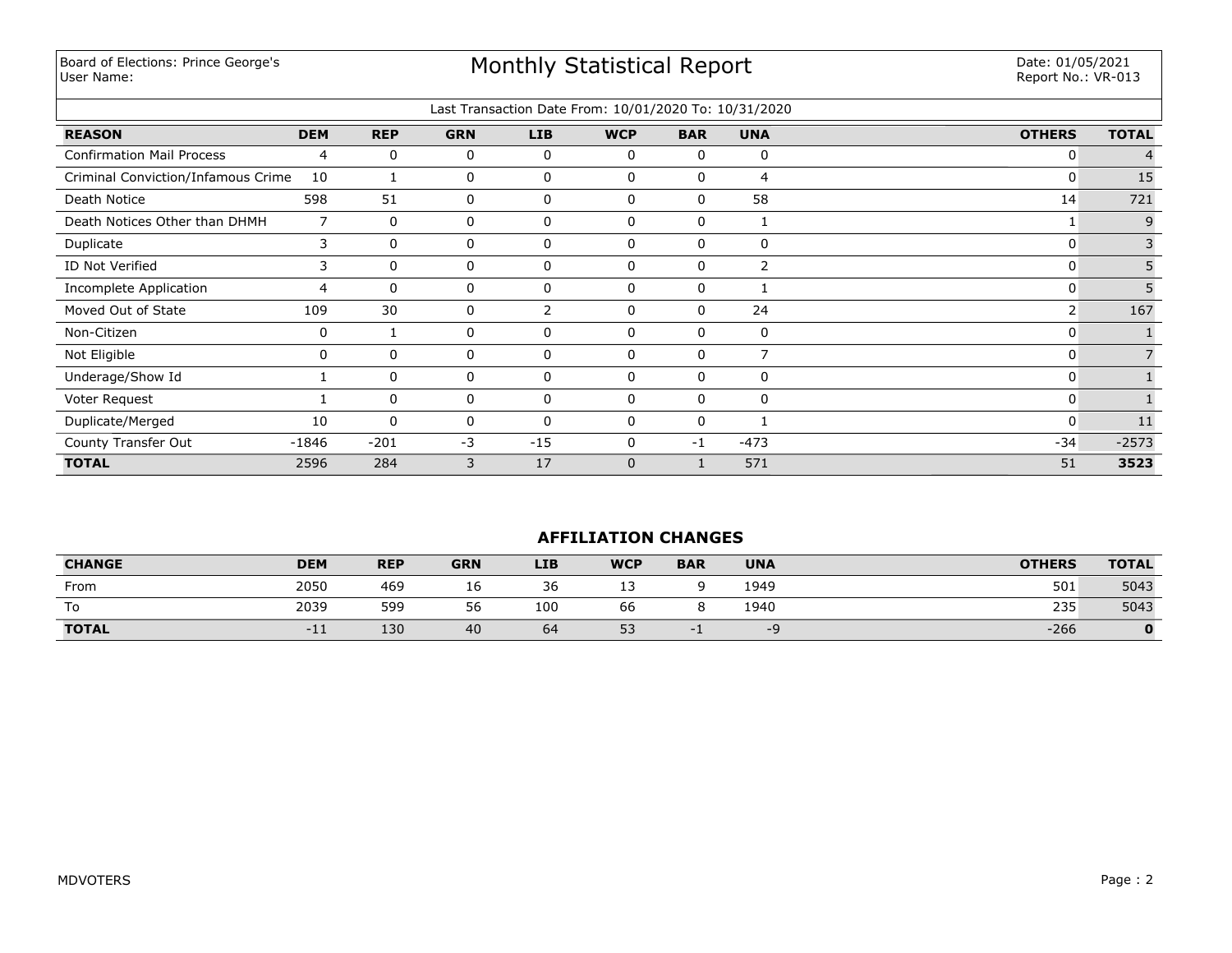#### Last Transaction Date From: 10/01/2020 To: 10/31/2020

## **CURRENT ACTIVE REGISTRATION**

| <b>ACTIVITY</b>              | <b>DEM</b> | <b>REP</b> | <b>GRN</b> | <b>LIB</b> | <b>WCP</b> | <b>BAR</b> | <b>UNA</b> | <b>OTHERS</b> | <b>TOTAL</b> |
|------------------------------|------------|------------|------------|------------|------------|------------|------------|---------------|--------------|
| <b>BEGINNING OF REPORT</b>   | 472494     | 39580      | 649        | 1068       | 202        | 139        | 76986      | 11395         | 602513       |
| ADDITIONS $(+)$              | 7347       | 809        | 25         | 61         | 32         | 0          | 2365       | 101           | 10740        |
| REINSTATED (+)               | 374        | 33         | 0          |            |            | 0          | 107        | b             | 525          |
| CANCELLED (-)                | $-731$     | -83        | 0          | $-2$       |            | 0          | $-94$      | $-16$         | $-926$       |
| COUNTY TRANSFER OUT (-)      | -1846      | $-201$     | -3         | $-15$      |            | $-1$       | $-473$     | $-34$         | $-2573$      |
| AFFILIATION CHANGES (+ OR -) | $-11$      | 130        | 40         | 64         | 53         | $-1$       | -9         | $-266$        | $\Omega$     |
| * INACTIVATED (-)            | $-7$       | 0          | 0          | 0          |            | 0          | -1         | $-1$          | $-9$         |
| $*$ REACTIVATED $(+)$        | 618        | 42         | 2          | 6          |            |            | 143        | 6             | 820          |
| <b>END OF REPORT TOTALS</b>  | 478238     | 40310      | 713        | 1186       | 290        | 138        | 79024      | 11191         | 611090       |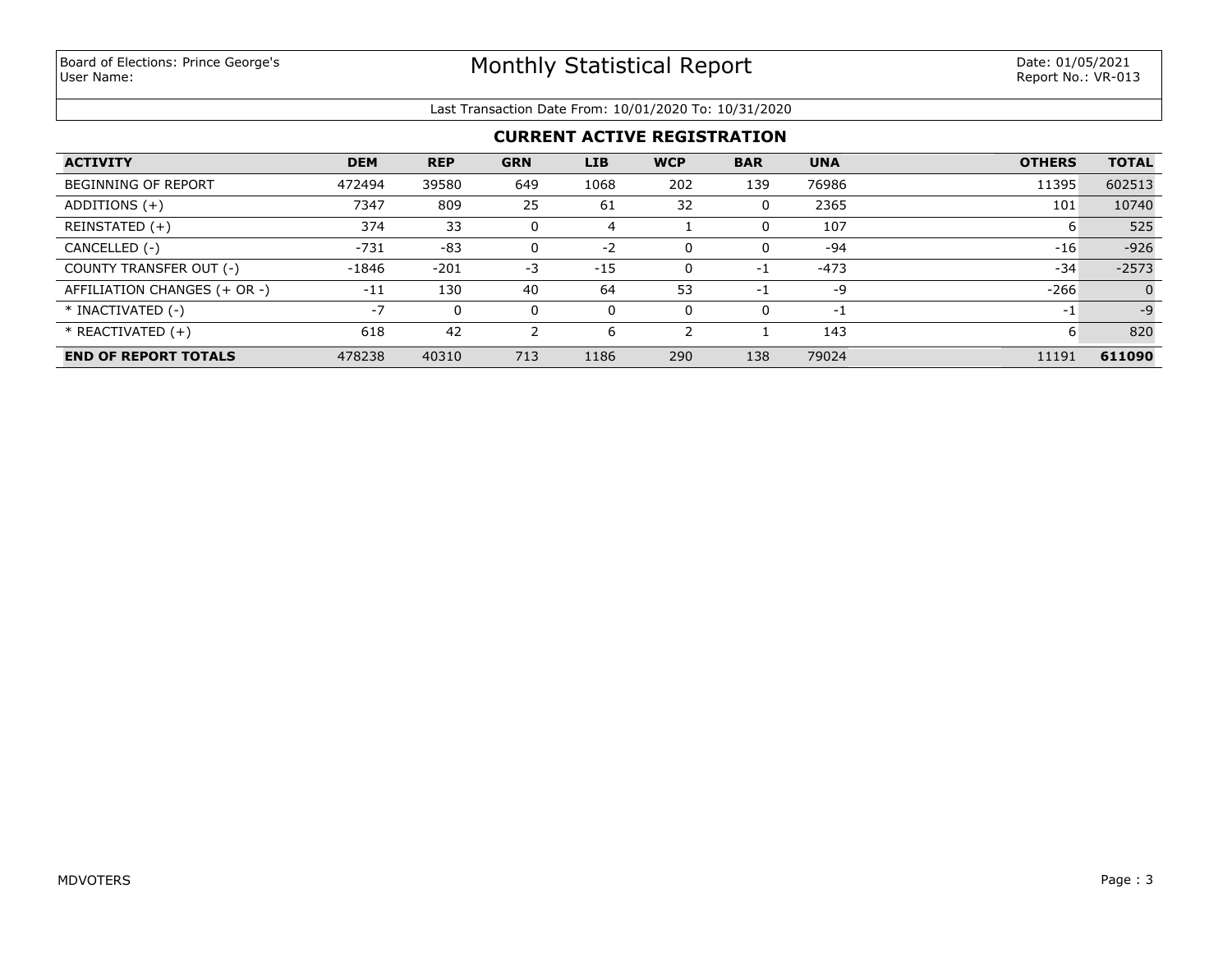#### Last Transaction Date From: 10/01/2020 To: 10/31/2020

### **INACTIVE REGISTRATION**

### **SUBTRACTIONS FROM COUNTY INACTIVE STATUS**

| <b>REASON</b>                      | <b>DEM</b>     | <b>REP</b>     | <b>GRN</b>   | <b>LIB</b>     | <b>WCP</b>  | <b>BAR</b>   | <b>UNA</b>     | <b>OTHERS</b>  | <b>TOTAL</b>   |
|------------------------------------|----------------|----------------|--------------|----------------|-------------|--------------|----------------|----------------|----------------|
| Absentee Ballot Application        | 69             | $\overline{7}$ | 0            | $\mathbf{1}$   | 0           | 0            | 12             | $\mathbf{1}$   | 90             |
| By Mail                            | 24             | $\overline{2}$ | $\pmb{0}$    | 0              | $\mathbf 0$ | $\pmb{0}$    | 4              | $\mathbf 0$    | 30             |
| Comptroller of Maryland            | 1              | 0              | $\mathbf 0$  | 0              | $\mathbf 0$ | $\mathsf 0$  | $\mathbf 0$    | $\mathbf 0$    | $\mathbf 1$    |
| <b>Confirmation Notice</b>         | 27             | $\overline{2}$ | 0            | 0              | 0           | 0            | 3              | $\mathbf{1}$   | 33             |
| Correction                         | 6              | 0              | 0            | $\mathbf{1}$   | 0           | 0            | 2              | $\mathbf 0$    | $\mathsf 9$    |
| Criminal Conviction/Infamous Crime | 0              | 0              | 0            | 0              | 0           | 0            | 0              | $\mathbf{1}$   | $\mathbf 1$    |
| Death Notice                       | 73             | 16             | 0            | 0              | 0           | 0            | $\overline{2}$ | $\mathbf{1}$   | 92             |
| Electronic Volunteer               | 40             | $\mathbf{1}$   | 0            | 0              | $\mathbf 0$ | $\mathbf 0$  | 9              | $\mathbf 0$    | 50             |
| <b>ERIC Report</b>                 | $\mathbf{1}$   | 0              | 0            | 0              | $\pmb{0}$   | 0            | 0              | $\mathbf 0$    | $\mathbf 1$    |
| <b>FPCA</b>                        | $\mathbf{1}$   | $\mathbf{1}$   | 0            | 0              | 0           | 0            | 3              | $\mathbf 0$    | 5              |
| ID Not Verified                    | $\overline{2}$ | 0              | $\mathbf 0$  | 0              | $\mathbf 0$ | $\pmb{0}$    | 1              | $\mathbf 0$    | $\overline{3}$ |
| In Person                          | 17             | $\mathbf{1}$   | $\mathbf 0$  | 0              | $\mathbf 0$ | $\mathbf 0$  | $\overline{2}$ | $\mathbf 0$    | 20             |
| Motor Vehicle Administration       | 104            | 6              | 0            | $\mathbf{1}$   | $\mathbf 0$ | $\mathbf 0$  | 23             | $\overline{2}$ | 136            |
| Moved Out of State                 | 80             | $\overline{7}$ | 0            | 0              | 0           | 0            | 32             | $\overline{2}$ | 121            |
| NVRA by Mail                       | 3              | 0              | 0            | 0              | 0           | 0            | 1              | 1              | 5              |
| Online Mail In Request             | 6              | $\mathbf{1}$   | $\pmb{0}$    | 0              | 0           | 0            | 0              | 0              | $\overline{7}$ |
| Online Voter Registration          | 306            | 16             | $\mathbf{1}$ | $\mathbf{1}$   | $\pmb{0}$   | $\pmb{0}$    | 80             | 4              | 408            |
| <b>Other Means</b>                 | $\overline{2}$ | $\mathbf{1}$   | $\pmb{0}$    | 0              | $\pmb{0}$   | $\pmb{0}$    | $\pmb{0}$      | $\mathbf 0$    | $\mathbf{3}$   |
| Same Day Early Voting              | 6              | 0              | $\mathbf{1}$ | $\pmb{0}$      | $\mathbf 0$ | $\pmb{0}$    | $\mathbf{1}$   | $\mathbf 0$    | $\bf 8$        |
| Same Day Provisional               | 1              | 0              | $\pmb{0}$    | 0              | $\mathbf 0$ | $\pmb{0}$    | $\mathbf 0$    | $\mathbf 0$    | $\mathbf 1$    |
| <b>State Designated Agencies</b>   | 10             | $\mathbf{1}$   | $\pmb{0}$    | 0              | $\mathbf 0$ | $\pmb{0}$    | $\overline{2}$ | $\mathbf 0$    | 13             |
| Duplicate/Merged                   | 0              | 0              | 0            | 0              | 0           | 0            | 0              | $\mathbf 0$    | $\mathbf{0}$   |
| County Transfer Out                | $-95$          | $-6$           | $-1$         | 0              | $\mathbf 0$ | 0            | $-28$          | $\mathbf{0}$   | $-130$         |
| <b>TOTAL</b>                       | 874            | 68             | 3            | $\overline{4}$ | $\mathbf 0$ | $\mathbf{0}$ | 205            | 13             | 1167           |

### **CURRENT INACTIVE REGISTRATION**